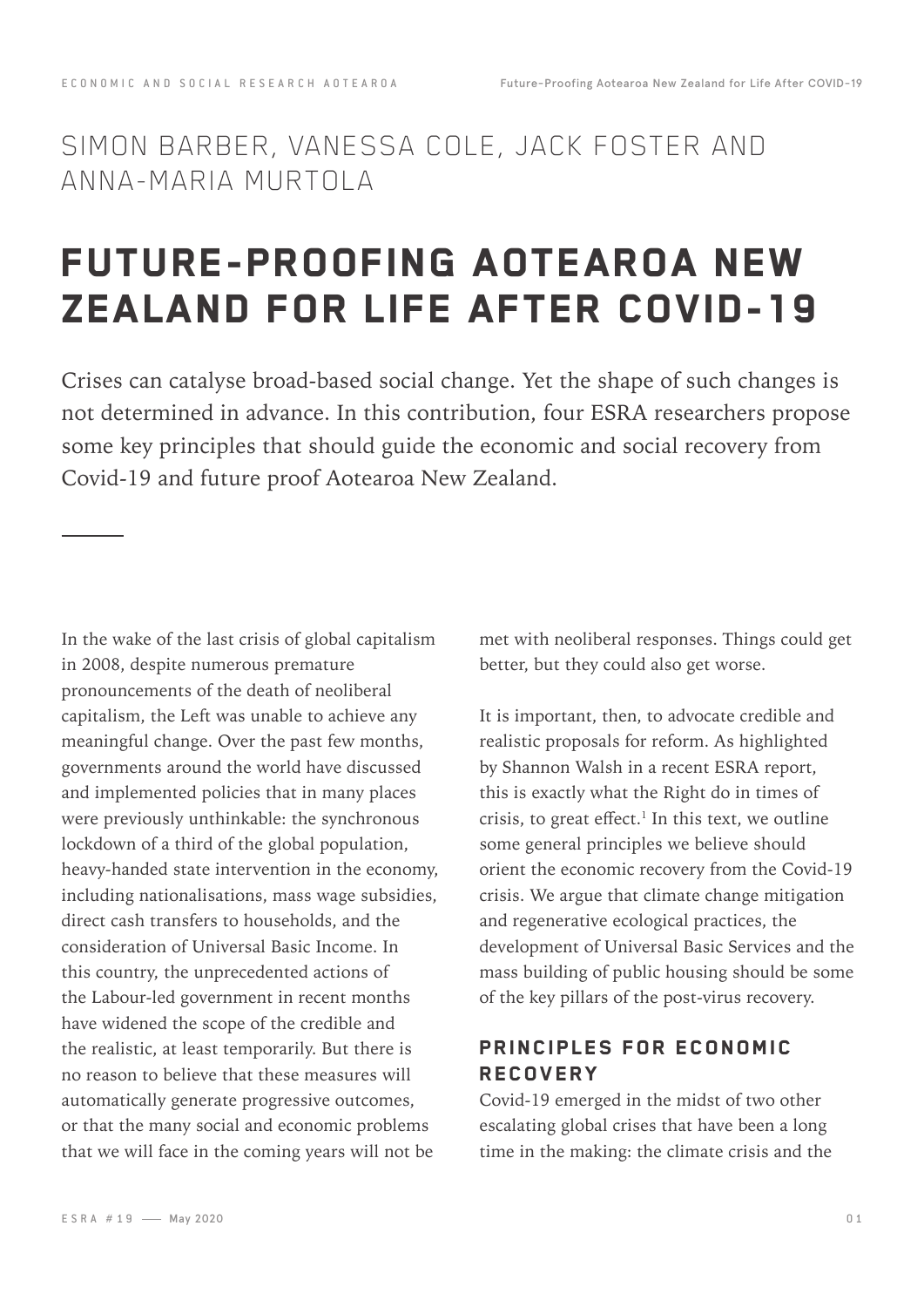inequality crisis. Despite decades of attempts to curb climate change, according to the UN Secretary-General António Guterres, the world is still 'way off track' from meeting even the modest targets of the Paris Agreement.<sup>2</sup> Without comprehensive reform, we can expect natural disasters to intensify in both frequency and effect. This may result in the forceful displacement of hundreds-of-millions of people across the world in the next few decades, sparking significant social and political crises in the process.

Climate change does not and will not affect everyone equally.3 Existing inequalities will be intensified. Across the world, those at the bottom of the social hierarchy lack a sufficient social safety net and access to basic amenities. In rich and poor countries alike, increasing numbers of people are forced to make a living under precarious conditions of trenchant underemployment, while others cannot meet their basic needs despite being fully employed. This will be further exacerbated by the fast pace of technological change in coming years. Job losses due to automation will require significant mitigating responses from governments. In countries like Aotearoa New Zealand, these dynamics are compounded by an ingrained culture of individual responsibility that blames the poor for their position. The solidarity and resilience that are so desperately needed in communities across the world right now have been undermined as a result.

The climate and inequality crises were recipes for disaster long before Covid-19 emerged on the scene. In this country, an adequate response to the pandemic means tackling these systemic crises head on, making sure that the policies implemented in response to the pandemic are

done with the purpose of future proofing Aotearoa New Zealand, constructing a more resilient and sustainable economy, where the well-being of the many is not sacrificed for the luxuries of a few. Shovel-ready projects must align with strong climate change mitigation strategies and must be oriented towards ensuring access to quality basic amenities for all, including healthcare, housing, and nutrition. A healthy environment is an essential starting point for a resilient economy and society.

It is also important to recognise that both the pandemic and the public health measures implemented as a result have significantly uneven repercussions, disproportionately affecting Māori. An adequate response to the crisis therefore means being attentive to Aotearoa New Zealand's colonial roots. Covid-19 is far from exceptional for Māori; it can be joined by a single thread to the last global pandemic in 1918 and the many virulent diseases that were brought to these shores by Europeans in the nineteenth century. Contrary to a deeply embedded public assumption, there is no point at which colonisation in Aotearoa New Zealand ended.

Settler democracy, wherein settlers retain direct control through numerical majority, conceals the continuation of colonisation, repackaging it as democratic consent. Through this structure of domination, Māori are held in a position of economic subordination and are politically marginalised. The symptoms of this are well known: unemployment, low-paid and low-quality work, high incarceration rates downstream from racist policing and judiciary, health inequalities, inadequate housing, low rates of voter turnout.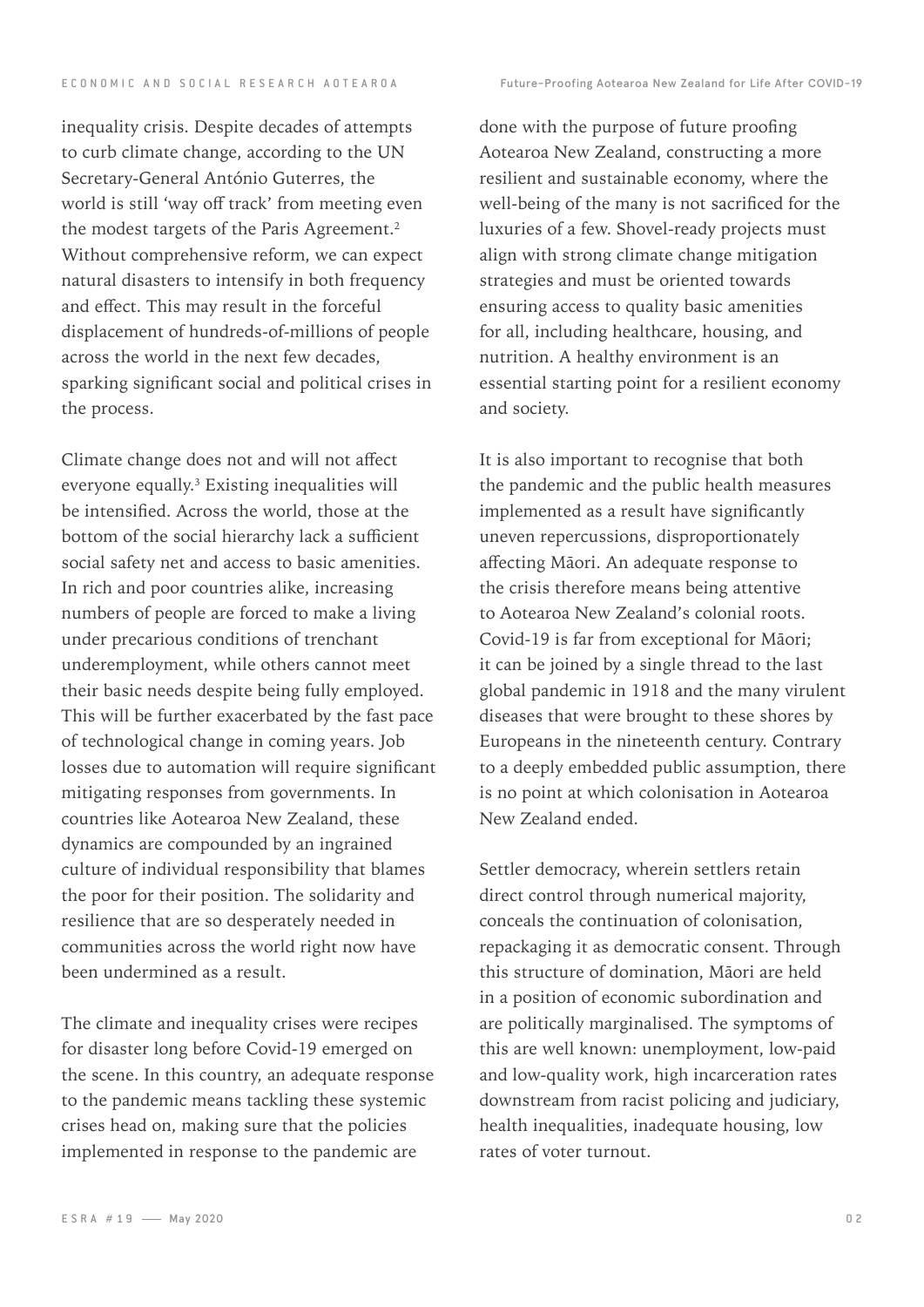E C O N O M I C A N D S O C I A L R E S E A R C H A O T E A R O A C FUTURE-Proofing Aotearoa New Zealand for Life After COVID-19

The public health response in Aotearoa New Zealand has undoubtedly been strong, although still lacking in sensitivity to the specificities of Māori in both cultural and socio-economic terms. Te Rōpū Whakakaupapa Urutā, the Māori National Pandemic response group, have criticised the government's Māori Covid-19 Plan for its use of feel-good aspirational statements without substantial detail as to how inequality within the health system will be addressed.<sup>4</sup>

History suggests that the economic impacts of the pandemic on Māori will be significant. Because Māori are systematically driven to the bottom of our economic hierarchy, they will disproportionally shoulder the impact of the recession. This was the case during both the recession of the 1970s and that following the 2008 financial crisis.<sup>5</sup>

The response to the pandemic by Māori has been impressive, once again demonstrating profound collective strength and the ability to self-organise and to care for others. The financial strength of iwi who have received Waitangi Tribunal settlements going into the crisis has put some Māori in a better position than they might otherwise have been. But Waitangi Tribunal settlements are not welfare payments; they do not absolve the state from its obligation to resolve inequalities and care for the most vulnerable in society.

What is at stake, then, is twofold. First, Pākehā have a financial obligation to Māori to redress colonial injustices. This will never be achieved until Māori are no longer drowning at the bottom of all social indicators. But 'full and final settlement' is the catch cry of the coloniser who wishes for the transactional non-relationship of monetary exchange. Second, then, financial

redistribution must be accompanied by political devolution. Anything less is paternalistic charity. The relational co-constitution outlined by Matike Mai would bring to a close the usurpation of te tino rangatiratanga, returning us to the partnership outlined in Te Tiriti.<sup>6</sup> The Iwi Chairs Forum has suggested Covid-19 provides a special opportunity to think about the constitutional basis of Aotearoa New Zealand and build a nation based on shared values. Inviting communities to share their vision for our collective future, Professor Margaret Mutu, who leads the forum, reminds us that 'Iwi leaders have always worked with communities in creating future pathways as demonstrated in the 1835 Declaration of Independence and Te Tiriti o Waitangi 1840'.<sup>7</sup>

In building a more resilient, fair and sustainable society in the post-virus world, political autonomy coupled with a Covid-19-sized fiscal package for Māori are essential. This would not end colonisation immediately, but it would move us into a much healthier place than we are now, to the benefit of all. So far, the spending announced by government suggests that this crisis will not be used to address inequalities between Māori and Pākehā, despite the unequal impact that the economic repercussions of the virus will have on the Indigenous people of this country. It is crucial that future support packages and annual budgets announced by government address this shortfall head on.

It is also important to note that women are in many cases the hardest hit by the crisis. The economic effects of the crisis are concentrated on the service sector in which women are over-represented. Women also tend to carry a higher burden of unpaid household work, which may not change under lockdown conditions.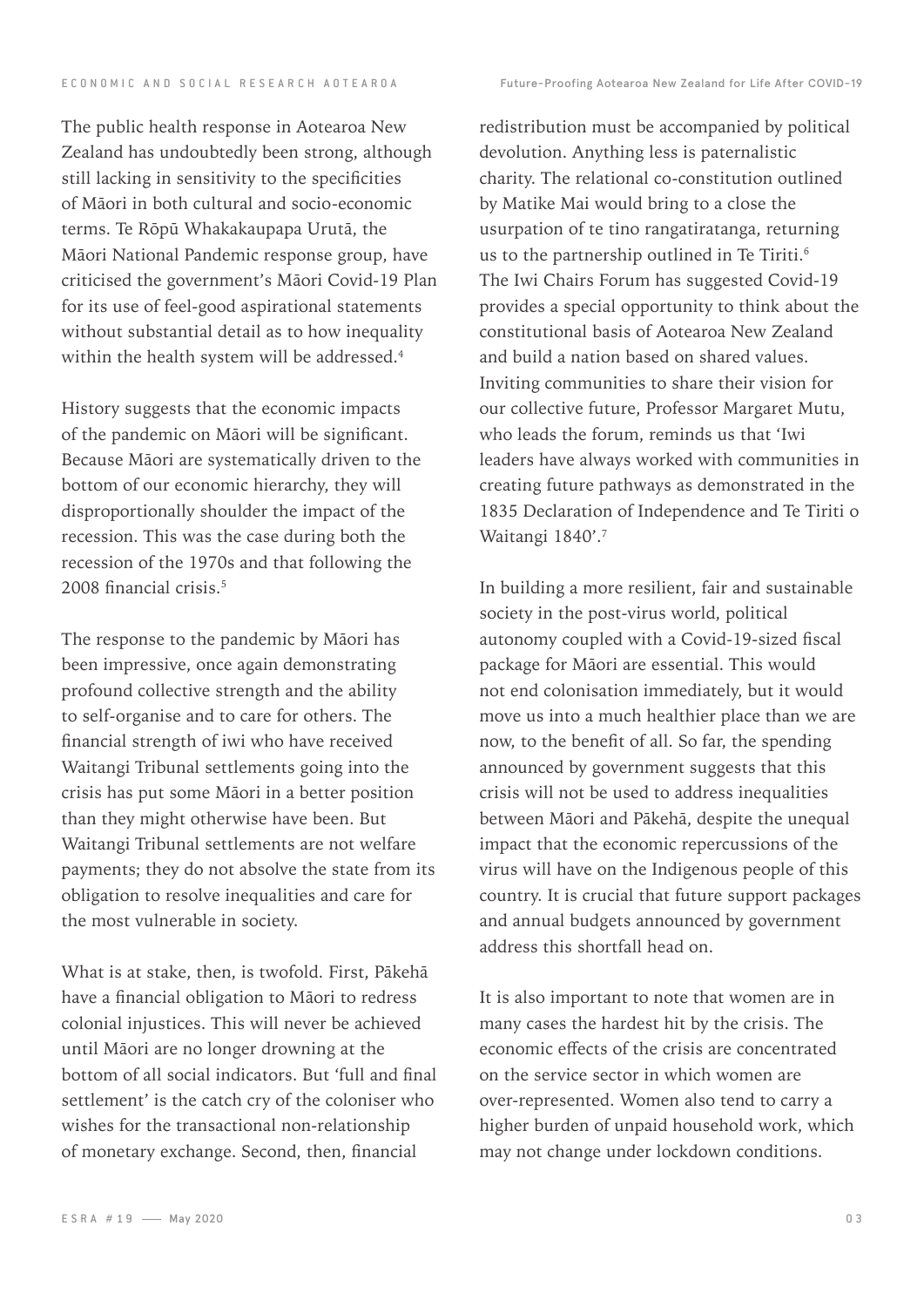Domestic violence has also risen markedly under lockdowns across the world. And women are over-represented on the frontlines of the crisis—as health professionals, caregivers, and supermarket workers—and therefore face a higher risk of infection. The important social contributions of these essential workers have finally been recognised and essential workers have been publicly celebrated. To address the effects of this crisis in an equitable manner, this cultural appreciation needs to be translated into a permanent and marked increase in monetary appreciation.

#### HOW TO PAY FOR IT

Pushing for systemic transformation in the way we organise our economic activity inevitably raises the question of how to pay for it. Reforming the extremely regressive tax system we have in this country is an essential step. Higher tax rates for corporations and highincome earners should be coupled with wealth, inheritance, financial transaction and capital gains taxes. This would enable the government to redistribute wealth over the long term. It would also act to disincentivise the passive investment of capital in housing and financial assets, redirecting it into the more productive, job creating parts of the economy.

Beyond this, Crown debt will continue to rise dramatically as a result of the fiscal support measures pursued by the government.<sup>8</sup> Perhaps one of the most important battles in the coming months and years will be over what to do with this debt. The last time public debt exploded like this was in 2008 and 2009, when governments around the world bailed out stricken financial institutions and borrowed to fund fiscal stimulus programs. After this brief 'Keynesian moment', the dominant political response to rising public

debt was austerity: the reduction of public spending with the aim of reducing public debts and deficits.

Aotearoa New Zealand's financial system was left largely intact after the 2008 financial crisis and so the recession was less brutal here than elsewhere. Still, public debt expanded significantly. Net core Crown debt, the government's preferred measure, increased from 5.7 percent of GDP in June 2008 to over 26 percent by June 2013.9 In response, nine years of National-led government gave us a restrained program of austerity as the government focused on getting the books 'back in the black' and making the New Zealand economy 'competitive'. We are experiencing another Keynesian moment in the current crisis, with the government spending unprecedented amounts to keep the economy on life support.<sup>10</sup> But concerns about the affordability of the debt accruing in this country and across the world are already being voiced.

There are two core problems with austerity. First, reductions in public spending have enormous, unequally distributed social consequences. In some places, such as the UK and much of the Eurozone, brutal austerity policies have been pursued for the last decade. The result: desperately underfunded public services, decaying civic infrastructure, slow and fragile economic recovery and rising inequality. This also has political consequences; it is no accident that the resurgence of the far right across the UK and Europe has occurred during a period of austerity. While austerity in the post-2008 years was comparatively light in Aotearoa New Zealand, a severely underfunded healthcare system and a chronic housing crisis are nevertheless both notable legacies.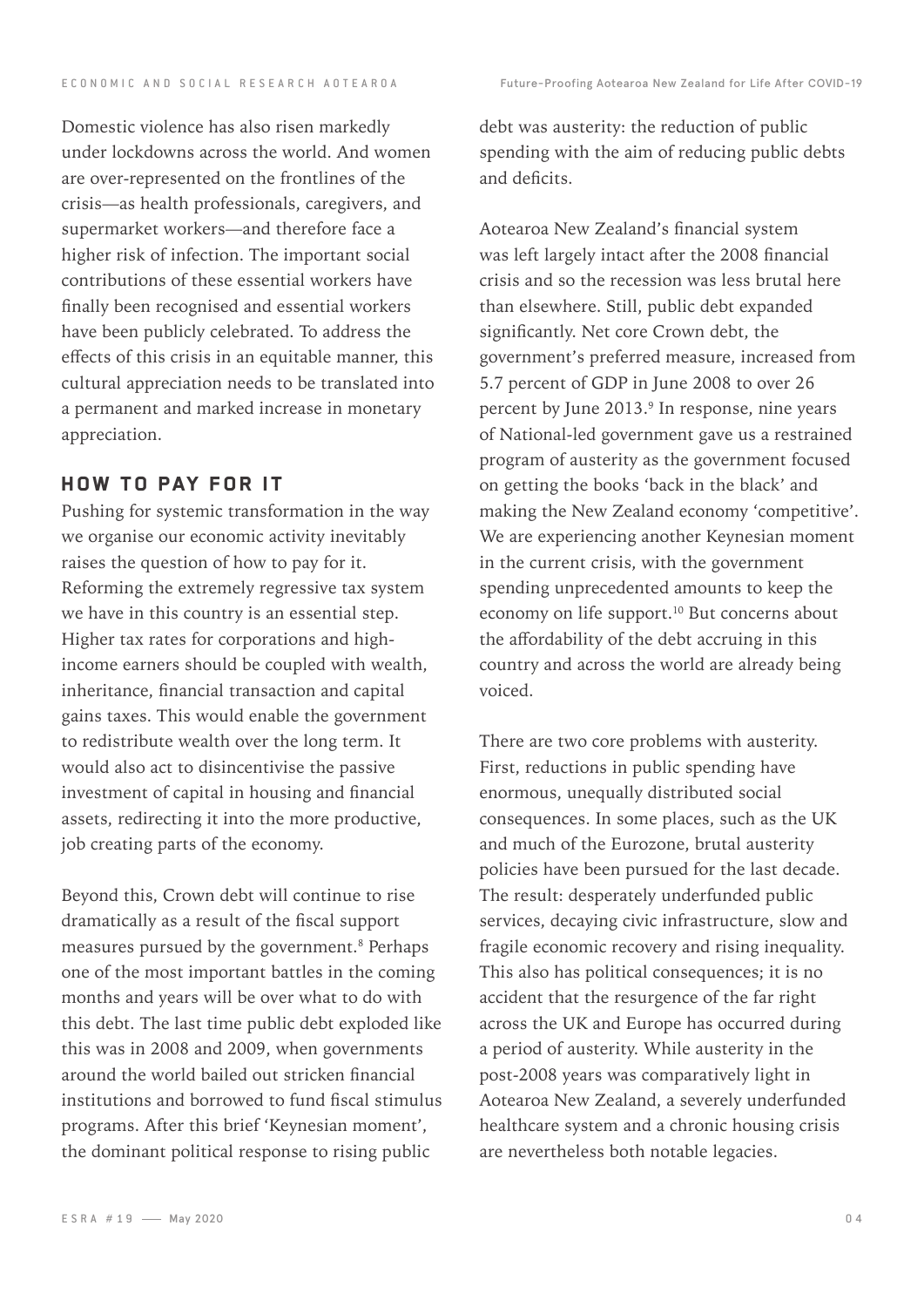E C O N O M I C A N D S O C I A L R E S E A R C H A O T E A R O A C FUTURE-Proofing Aotearoa New Zealand for Life After COVID-19

The second problem with austerity is that it is not actually an effective means of reducing public debt. For instance, despite a decade of austerity, UK public debt sat at 85 percent of GDP by the end of 2019; in Italy, despite over two decades of austerity, public debt was 135 percent of GDP at the end of the same year. In Aotearoa New Zealand, despite years of fiscal restraint, net core Crown debt as a percentage of GDP has only marginally declined, falling from a high of 26 percent to just below 20 percent in 2018.11

In a severe recession, such as the one we are currently facing, firms and households focus on paying off debt and putting money aside for the next rainy day. With almost everyone doing this at the same time, capitalist economic activity tightens markedly, driving profits down and unemployment up. Because someone has to spend for someone else to save, this dynamic actually makes it harder for firms and households to reduce their debt burdens. The same is true for the state. With less economic activity, the state will collect less tax. The economy as a whole will also face deflationary pressures, which increases the public debt burden.

In this context, the state is the only actor capable of preventing the recession from worsening. Public spending—and therefore rising public debt—is essential during a recession and makes for a faster and more robust recovery. After the recession has passed, the responsible thing for the state to do is to keep investing in public services and infrastructure, and focus on building a robust, inclusive and resilient economy. By encouraging economic growth, the state's tax base will expand, giving it more money to pay off debt in the long run. In place of austerity, we should therefore push for the widespread expansion of state funding in public

services and infrastructure. We detail two areas where this could be pursued below.

#### UNIVERSAL SERVICES

As a result of Covid-19 and the public health response, the Treasury predicts that the rate of unemployment could reach between 13 and 26 percent.<sup>12</sup> This would mean a significant proportion of people become reliant on a welfare system where benefit levels, despite the recent \$25 per week increase, are not enough to live on.13 Median rents currently exceed \$500, while the Jobseekers benefit for a single person is \$250.74 per week before any add-ons.<sup>14</sup>

In a system where multiple incomes are often necessary to afford rent and food, many workers will find themselves moving from a dual to a single income household. Because of Work and Income's relationship rules, if your perceived partner is in full-time work, even at minimum wage, you are unlikely to be entitled to any support. This policy forces people to rely on their partners financially, which can cause negative power imbalances; it can also force people to avoid emotional connections altogether out of fear of losing their income.

We need to build a welfare system which provides true social security. The social security system should not just be a safety net to help people survive; it should provide all people with enough income and resource security to flourish. We need a welfare system which provides people with enough income security to value all the unpaid care work people do for their whānau, communities, neighbourhoods and the environment, and also a system which provides broader social security in the form of free and unconditional essential services.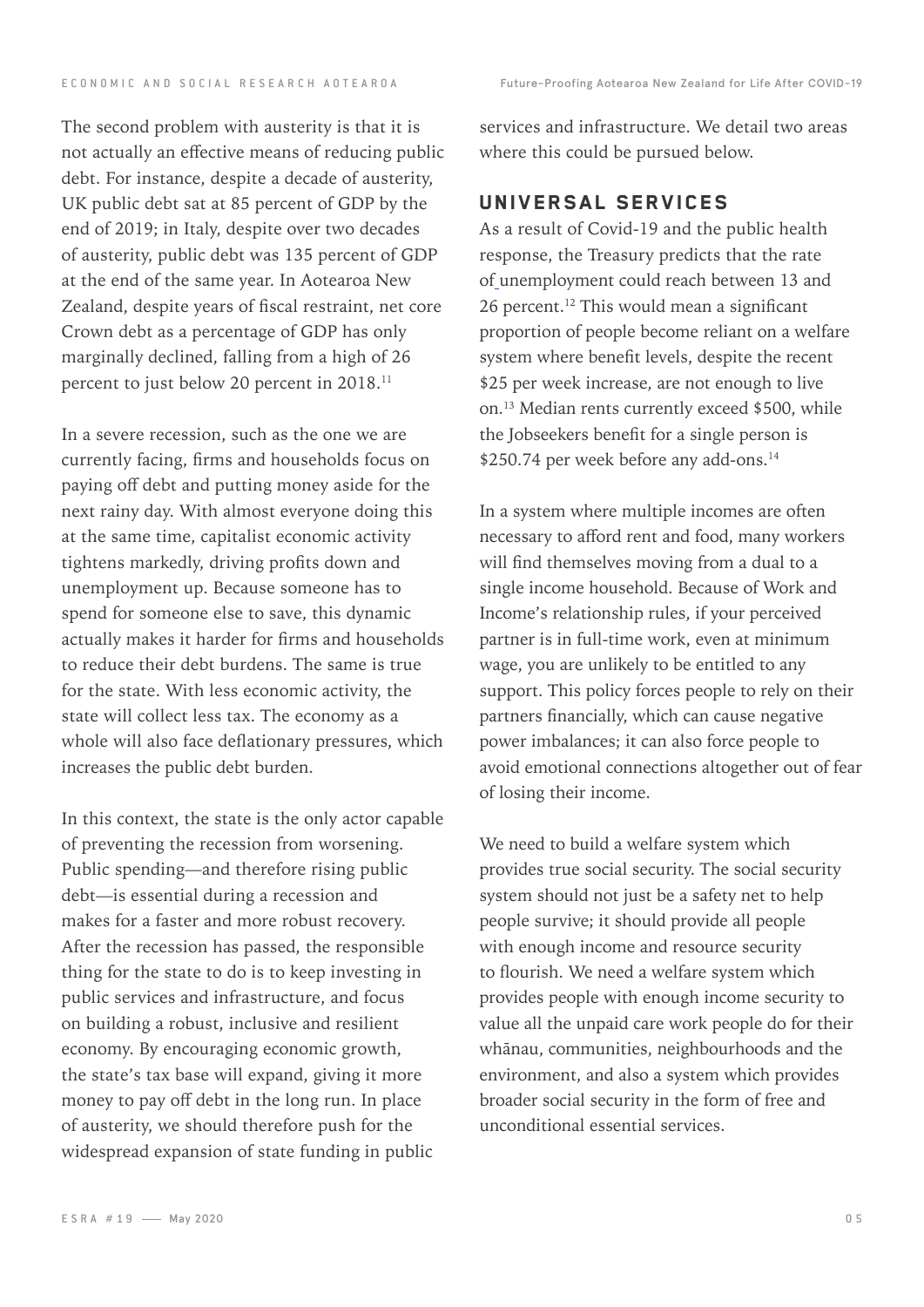Here, we should echo the calls being made by Auckland Action Against Poverty (AAAP), who work on the frontlines of poverty.<sup>15</sup> They have been campaigning and organising to lift benefit levels to a liveable income, to individualise benefits in order to end Work and Income's relationship rules, to end all sanctions which push people into entrenched poverty, and to support a mass build in public housing so that those on low incomes are not spending the majority of their income on rent. Lifting benefit levels to a liveable amount and removing all barriers, sanctions and obligations to access it will effectively be a Universal Basic Income (UBI).

The UBI, which involves an unconditional payment to everyone, has started to be discussed globally and in Aotearoa New Zealand in response to Covid-19 by both the Left and the neoliberal Right.16 Criticisms of the UBI from the Left include concerns that it might be provided at such a low level that it is not enough for people to survive on, it could enable employers to drive down wages and it could be used as a way to get rid of all other social welfare, making it inequitable.17 A progressive UBI would be at a living-wage level, and would be delivered through the taxation of wealth. Alongside the discussion of UBI, we should also pursue the development of a Universal Basic Services (UBS) program in Aotearoa New Zealand, which AAAP are at the beginning stages of organising towards.<sup>18</sup>

UBS is an expansion of the UBI concept in which services such as housing, food, health, power, transport and communications are made free and universally accessible to everyone. Just like hospital care and secondary education, these kinds of essential services should and could be free and provided to everyone. The majority of low-income earners' money goes to landlords

in the form of rent, or on essential services and utilities like electricity, food and water. These services are essential for the well-being of everyone and should not be left to the whims of the private market. The UBS was adopted by the UK Labour Party prior to the 2019 General Election as a way to imagine a different welfare system. 19 The adoption of some form of UBS would be a step towards future proofing Aotearoa New Zealand.

#### PUBLIC HOUSING

We were experiencing a housing crisis in this country long before the Covid-19 pandemic hit our shores. The economic destruction caused by the pandemic and the public health response to it will increase the numbers of people who cannot afford to pay their rent or mortgage. One in four households currently spend more than 40 percent of their income on housing costs.20 For beneficiaries, this percentage is much higher, meaning that many people have needed to access emergency grants just to put food on their tables. In a situation where people spend a significant part of their income on rent, wage-subsidies of \$585 and the slight benefit increase of \$25 per week are largely indirect subsidies for landlords.

While the rent freeze announced in March is welcome, the reality is that many renters were already paying exorbitantly high rents. The government has provided comprehensive relief for mortgage holders in the form of a mortgage repayment holiday, but there has been no equivalent relief for renters. A rental payment holiday should be implemented immediately to ensure that renters facing income losses are protected. This would likely also stimulate economic activity and therefore economic recovery, as earnings that would otherwise be spent paying rent may be used to purchase goods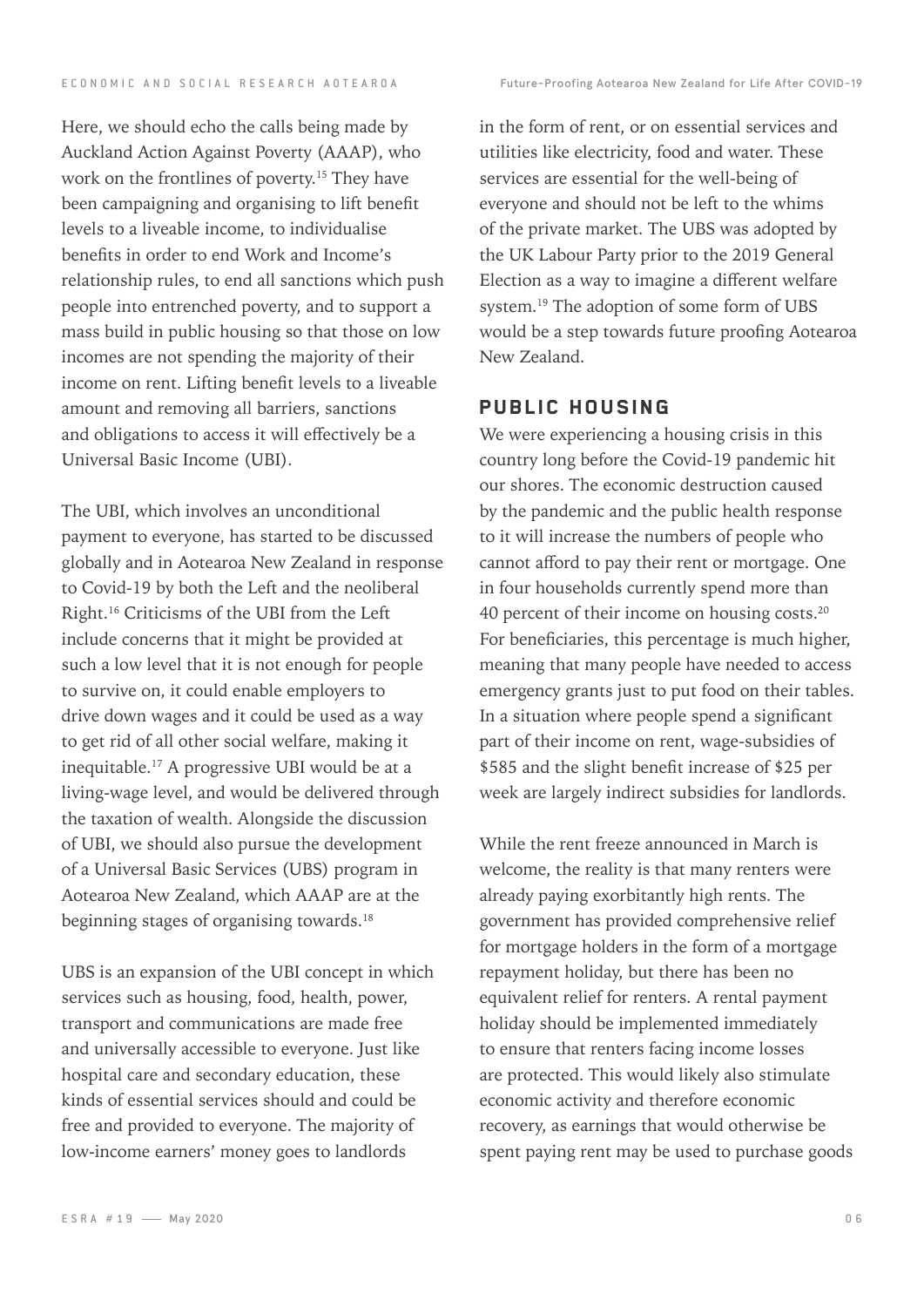and services. The Emergency Housing Plan created by Action Station's housing campaign team is demanding a rent amnesty during and beyond Covid-19, as well as rent caps and the state purchasing of unoccupied homes to house the homeless as an immediate response to the crisis.<sup>21</sup>

Beyond support for renters in the immediate term, a permanent solution needs to be found to resolve the issue of unsustainable rental prices and homelessness in this country.<sup>22</sup> Before this crisis hit, we had over 41,000 homeless people in Aotearoa New Zealand; we now have 16,309 households on the public housing waitlist.<sup>23</sup> If investors decide to disinvest from property over the coming months, the state could step in and purchase these homes and rent them at 25 percent of the income of the tenants. For houses that are currently unoccupied and being land banked, the newly formed Kāinga Ora could purchase these homes and make them permanent and secure state rental housing for those on the waitlist and beyond.

More importantly, it will be necessary to ramp up public housing construction.<sup>24</sup> The government should intervene in construction to ensure we build enough state rental housing to house everyone on the waitlist, and to progressively make it more universally accessible for those who will be impacted by the economic crisis. We should build our public housing to be 100 percent carbon free, as the Green New Deal for Public Housing Act created by progressives in the United States suggests.25 Building sustainably is important for both combatting climate crises and ensuring families live in warm and dry homes. This must involve the government upholding their role as Te Tiriti partners and devolving resources and power back to hapū, iwi and marae to support papakāinga and for-Māori-by-Māori

#### housing initiatives.

We need housing solutions that are future proof so that people do not lose their homes when crises hit. One of the most effective ways of ensuring this is to remove housing from the private market, which has clearly failed homeless, renters and precarious homeowners. We cannot allow for this crisis to result in further entrenched housing stress, homelessness, displacement and poverty. Now, and beyond recovery, we need to challenge the very idea of treating housing as an investment.26 Ultimately, housing should be gradually removed from the private market so that there is more collective ownership of this essential service and resource.

#### CONCLUSION

As William Davies recently remarked, 'To experience a crisis is to inhabit a world that is temporarily up for grabs'.<sup>27</sup> Many of us today have a sense that the pack has truly been reshuffled. It is, however, foolish to simply wait and see what hand we will be dealt. We must be clear-sighted about the lengths to which the wealthy and powerful will go to secure and extend their privilege; and we must be aware of who is doing the grabbing and grasping, and who is dealing the pack.<sup>28</sup>

The future is ours to determine. We have never before had such productive powers and collective wealth at our disposal. Policies like the development of Universal Basic Services and the mass building of affordable, sustainable and healthy housing are urgently needed and within our means. To future proof our country, we need to pursue the development of such policies, encourage reason, create space for public deliberation, and have the courage to imagine a world in which there is room for us all to live and to prosper.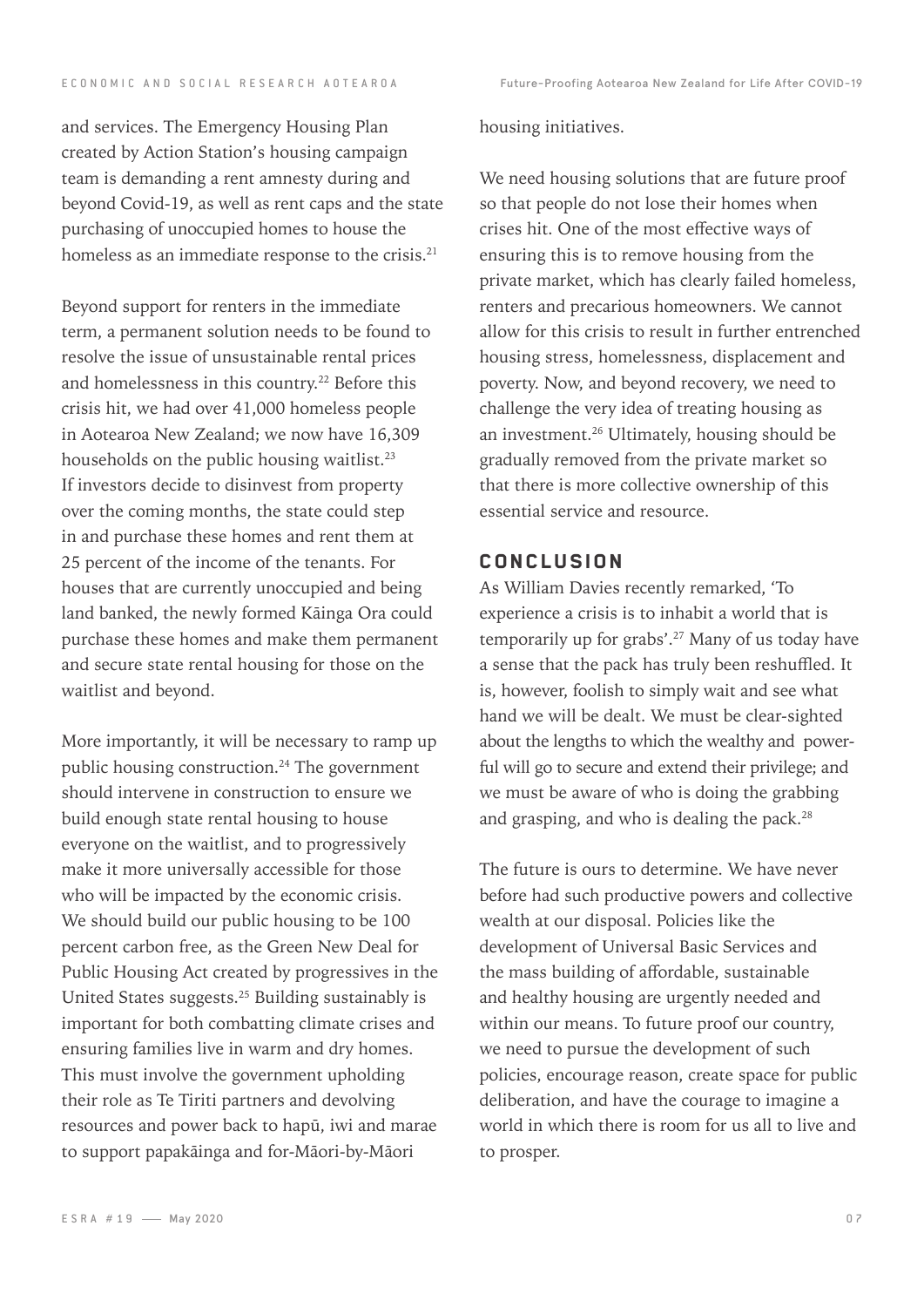# **NOTES**

- 1 Shannon Walsh, 'Taking the Initiative in a Time of Crisis,' E*conomic and Social Research Aotearoa* 17 (April 2020): 1–9.
- 2 António Guterres, 'Statement by the United Nations Secretary–General,' in *WMO Statement on the State of the Global Climate in 2019* (Geneva: World Meteorological Association, 2020), 4, https://library.wmo.int/doc\_num.php?explnum\_id=10211
- 3 Sy Taffel, 'Ecological Crises and Equitable Futures,' *Economic and Social Research Aotearoa*, 13 March 2020, https://esra.nz/ecologicalcrises-equitable-futures/
- 4 Meriana Johnsen, 'Government's Maori Covid-19 response all words, no action response group,' *Radio New Zealand*, 21 April 2020, https://www.rnz.co.nz/news/te-manu-korihi/414667/government-s-maori-covid-19-response-all-words-no-action-response-group
- 5 The Pakeha unemployment rate rose from 2.4 percent to 5 percent between 2008 and 2012 while the Maori unemployment rate went from 7.4 percent to 14.6 percent. Joshua Hitchcock, 'The effects of the Covid-19 recession will hit Maori hardest,' *The Spinoff*, 8 April 2020, https://thespinoff.co.nz/atea/08-04-2020/the-effects-of-the-covid-19-recession-will-hit-maori-hardest/. For the 1970s, see Evan Te Ahu Poata-Smith, *The Political Economy of Maori Protest Politics*, 1968–1995: A Marxist Analysis of the Roots of Maori Oppression and the Politics of Resistance (PhD thesis., University of Otago, 2002).
- 6 Matike Mai, *He Whakaaro Here Whakaumu Mo Aotearoa: The Report of Matike Mai Aotearoa The Independent Working Group on Constitutional Transformation* (New Zealand, 2016), http://www.converge.org.nz/pma/iwi.htm
- 7 The Iwi Chairs Forum invites all individuals, organisations, and communities to share their vision via online video or written statements with the hash tag, #aotearoa2020vision. 'Maori seek ideas on Aotearoa's future after pandemic,' *Radio New Zealand*, 10 May 2020, https:// www.rnz.co.nz/news/covid-19/416278/maori-seek-ideas-on-aotearoa-s-future-after-pandemic
- 8 For the latest forecasts on Crown debt see New Zealand Government, *Wellbeing Budget 2020: Rebuilding Together* (Wellington, 2020), 38, https://treasury.govt.nz/sites/default/files/2020-05/b20-wellbeing-budget.pdf. Note, however, that these are highly speculative forecasts.
- 9 The Treasury, *Financial Statements of the Government of New Zealand for the Year Ended 30 June 2009* (Wellington, 2009), 14, https:// treasury.govt.nz/sites/default/files/2018-04/fsgnz-year-jun09.pdf; The Treasury, Financial Statements of the Government of New Zealand for the Year Ended 30 June 2014 (Wellington, 2014), 16, https://treasury.govt.nz/sites/default/files/2014-10/fsgnz-year-jun14.pdf
- 10 For commentary, see Ben Rosamond, 'An Initial Response to the Covid-19 Recovery Package,' *Economic and Social Research Aotearoa*, 18 March 2020, https://esra.nz/initial-response-covid-19-recovery-package/; Jack Foster, 'The Corona Crash,' *Economic and Social Research Aotearoa* 16 (March 2020): 1–7.
- 11 The Treasury, *Financial Statements of the Government of New Zealand for the Year Ended 30 June 2019* (Wellington, 2019), 18, https://treasury.govt.nz/sites/default/files/2019-10/fsgnz-2019.pdf
- 12 The Treasury, 'Treasury Report T2020/973: Economic Scenarios,' https://treasury.govt.nz/publications/tr/treasury-report-t2020- 973-economic-scenarios-13-april-2020
- 13 Rosamond, 'An Initial Response to the Covid-19 Recovery Package.'
- 14 'Rents in New Zealand reach \$515 for first time,' *Trademe*, 18 February 2020, https://property.trademe.co.nz/market-insights/rentalprice-index/rents-in-new-zealand-reach-515-for-the-first-time/
- 15 Auckland Action Against Poverty, 'Not enough left: Beneficiaries speak on their vision for welfare, work and housing,' https://www.aaap.org. nz/notenoughleft